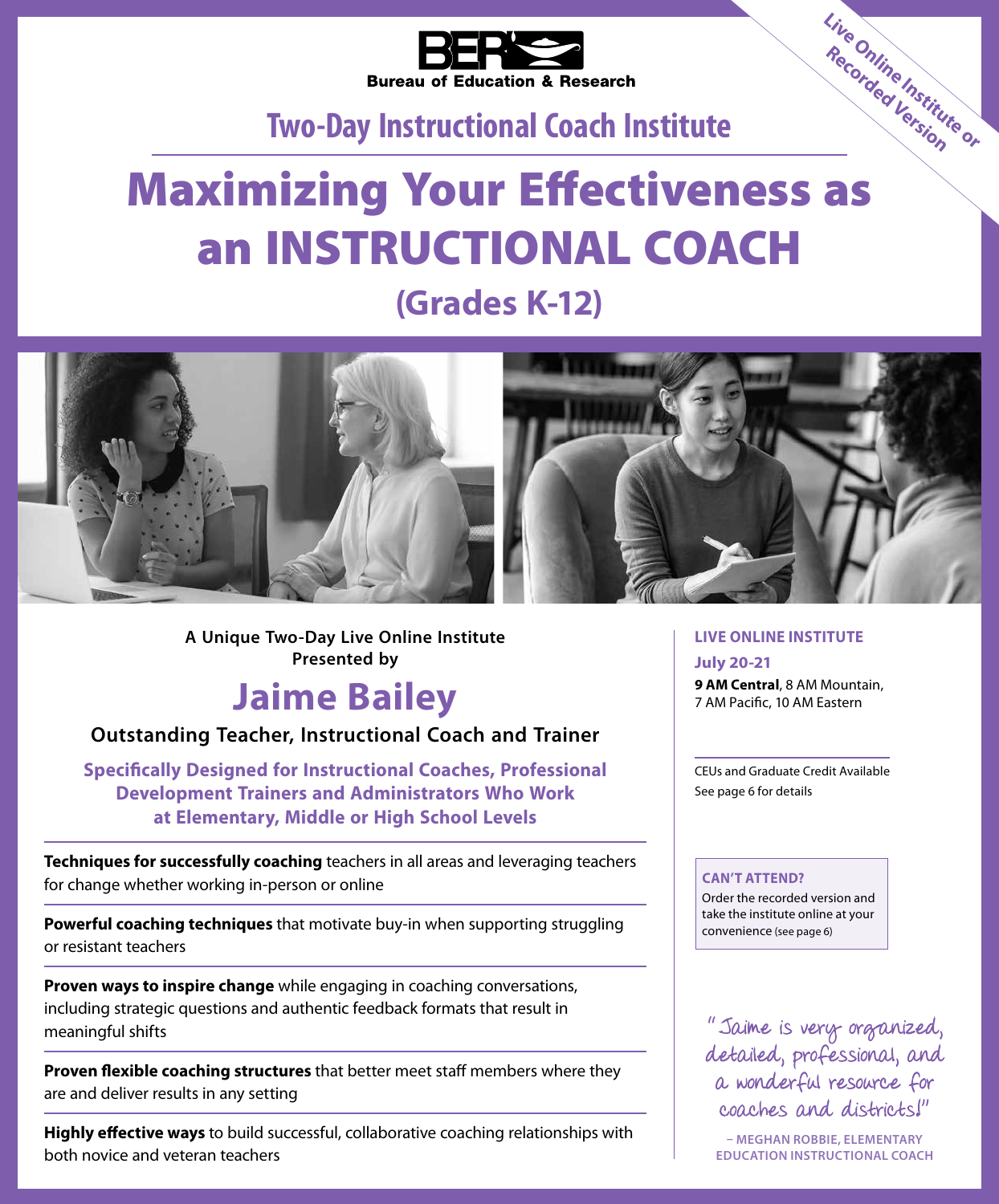# **Two-Day Intensive Instructional Coach Institute**

"Jaime is a very informative presenter. Her presentation style  $is$  one  $I$  want to mirror with my staff! Great resources that can be used right away also made this institute very valuable!"

**– ANNE ESSELBURN, INSTRUCTIONAL COACH**



#### **Who Should Attend**

Instructional Coaches, Professional Development Trainers and Administrators Who Work at Elementary, Middle or High School Levels

## **A Practical, Two-Day Institute Focused on Increasing Your Effectiveness as an Instructional Coach**



Plan to attend as a school or district instructional coach, a representative team member or a district team leader to increase the effectiveness of your coaching skills to improve instruction and impact student learning. You will deepen your understanding of coaching as an ongoing process to better meet teachers where they are instructionally. You'll learn how to build stronger relationships of trust with adult learners, use the

coaching cycle to kick-off purposeful interactions, and provide valuable feedback that will build teacher capacity. You will leave better equipped to get teacher buy-in using instructional strategies and coaching structures to grow teacher instructional expertise. You will learn how engaging in collaborative conversations, whether you are in-person or using online tools, can improve decision making using specific strategies, structures, data, or evidence of student learning. Leave with enhanced skills in your coaching toolkit that will help you be more successful with even the most reluctant or struggling teachers. You will also receive proven professional development ideas that engage all staff members and have a high success rate at implementation.

## **Structure Your Coaching for the Greatest Results and Boost Teacher Expertise AND Student Achievement**

Learn proven ways to more skillfully incorporate the critical attributes of highly effective instruction with effective coaching strategies that ensure meaningful implementation, teacher growth and increased student learning. You'll learn practical ways to build teacher instructional expertise working with struggling students as well as those who are high achieving. Strengthen your coaching skills in working with both

novice and veteran teachers and gain high leverage ideas for conducting motivating and engaging professional development opportunities in-person or online. During these intensive two days, you'll learn highly effective coaching techniques and a variety of ways to conduct powerful professional development opportunities that can have a major impact on both the instructional skills of your teachers and the achievement of your students in grades K-12.

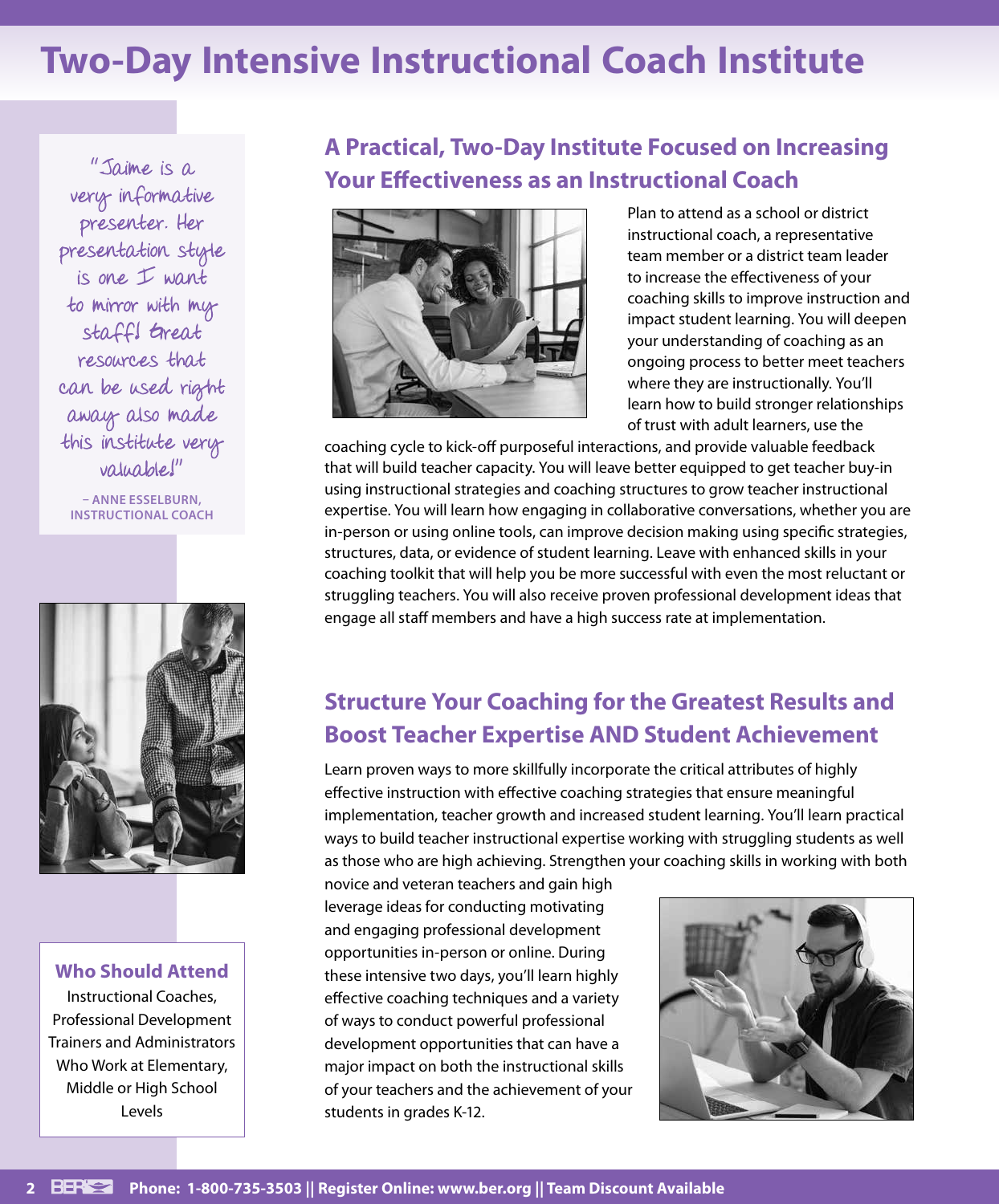# **Two-Day Intensive Instructional Coach Institute**

## **Specific Topics … Here's What You Will Learn ...**

- **• Engage your staff face-to-face or virtually** in engaging coaching conversations to build more successful collaborative relationships
- **• The nuts and bolts for initiating a growth mindset approach** with teachers
- **• Proven ways** to make best use of the coaching cycle to guide your work and to help you track steps and progress
- **• How to build stronger relationships** of respect with both the novice and veteran teachers you coach
- **• Practical strategies** for becoming a more skilled intentional listener in all your interactions with teachers
- **• How to guide your teachers** in more effectively using the Gradual Release Model to impact and scaffold student instruction
- **• Ways to build and support a culture** of learning and curiosity
- **• How to ask powerful questions** that build teachers' capacity to think and deeply analyze their own instruction
- **• Ways to drive home a student-centered focus** using formative assessments, data, student artifacts, scales, and student and class action plans
- **• How to more clearly define your role as a coach** when it has not been clearly defined for you or your staff
- **• Highly effective techniques** to work with struggling or reluctant teachers in both online and in-person settings
- **• How to make better use of your state standards** and lesson planning to orchestrate coaching with teachers
- **• Ways a video protocol can be used** to improve the art of teaching, coaching, and student learning









The resources, conversation, and pacing, was excellent. I would highly recommend this training to others." **– GOLDIE GOLDING, TEACHER**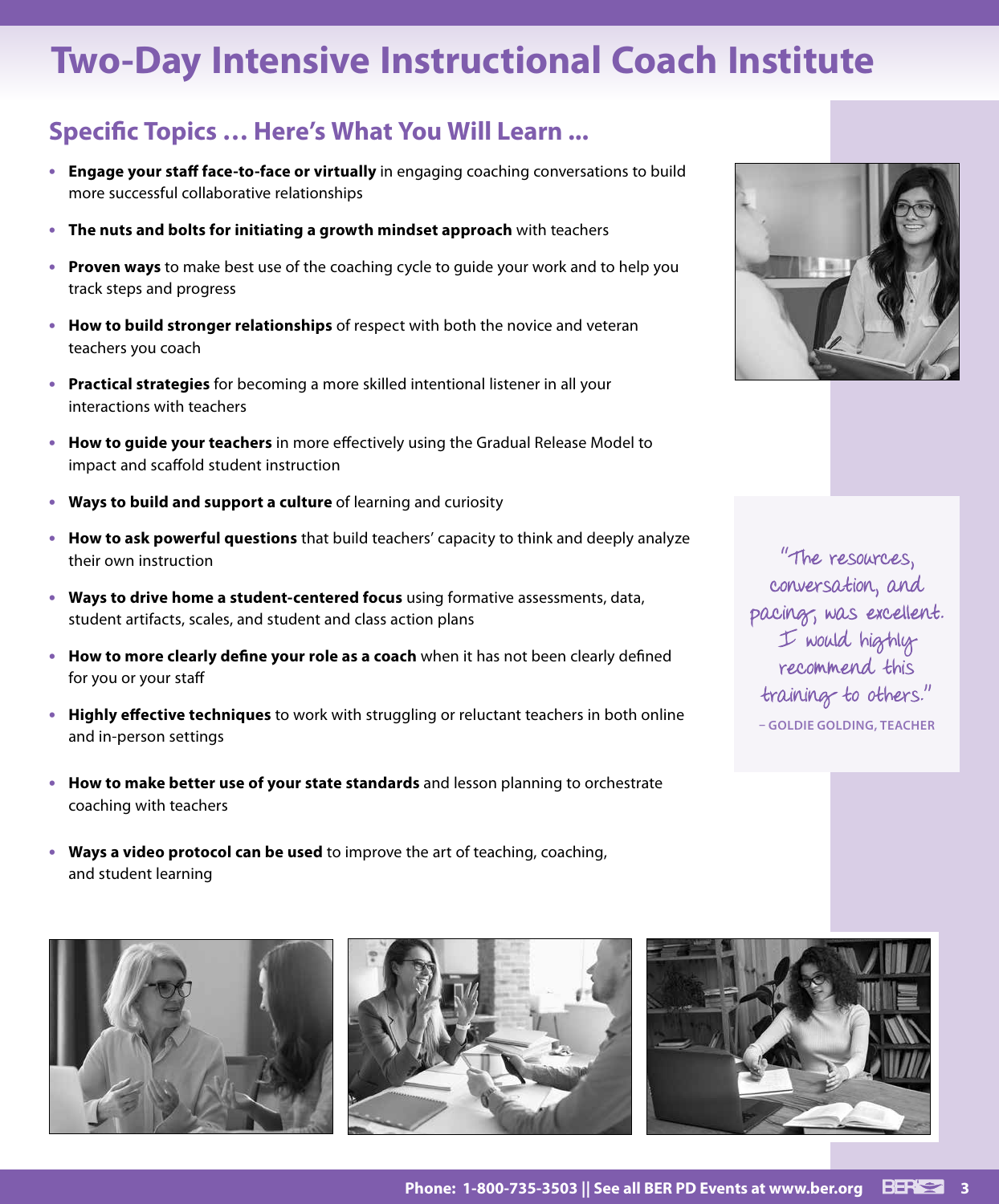# **A Message From Institute Leader, Jaime Bailey**



#### **Uniquely Qualified Instructor**

**JAIME BAILEY** is an outstanding educator and popular national presenter with a wide variety of experience. She has served as a classroom instructor, elementary literacy coach, curriculum coordinator, assessment specialist trainer, professional development coordinator and is passionate about designing high-quality professional development that can be easily replicated by others. Jaime is the author of *Maximizing Your Effectiveness as an INSTRUCTIONAL COACH (Grades K-12)*, the comprehensive digital resource handbook you will receive at the two-day institute. Jaime brings years of diverse experience to her seminars in providing practical and replicable professional development with a wealth of ideas you'll want to use immediately as you train others. Jaime is a highly effective presenter whose excitement about professional development is contagious. Spend two days with Jaime where she will share dozens of highly practical tips, tools and materials you can adopt or adapt into your training.

#### Dear Colleague:

As educators, we must develop our students' capacity to think deeply, to become effective learners and to be efficient problem solvers. As coaches, we can begin this movement by our influence on teachers and building a culture of learning whether we are working in-person or in a virtual setting. As an experienced instructional coach, I have seen first-hand how the right partnership between coach and teacher can help construct clarity, articulate direction and accelerate this journey. I'm energized and motivated to share with you what I know works.

I can relate to the many challenges coaches face as well and I will provide you my techniques for working through tough situations. During this intensive two-day institute, I will share with you my best proven methods for targeting what is the most beneficial for students – in any situation. I will help you engage in more meaningful interactions when working side-by-side in the trenches with teachers. You will learn coaching structures that build on your expertise and immediately impact your ability to inspire change. You will also take away concrete ideas about feedback and questioning. I promise you more wins and better methods for overcoming the challenges we all face as coaches. Please join me and your colleagues, for two, fast-paced invigorating days devoted to enhancing your instructional coaching skills. I look forward to working with you in this game-changing work. You will leave this institute excited and equipped with innovative approaches and new ideas!

Sincerely,

Jaime Baily

Jaime Bailey

**P.S.** The focus of our two days together will be on **sharing practical ideas and strategies I've learned from my own teaching and coaching** that I know will build greater teacher capacity and accelerate student learning.

"I will share with you my best proven methods for targeting what is the most beneficial for students."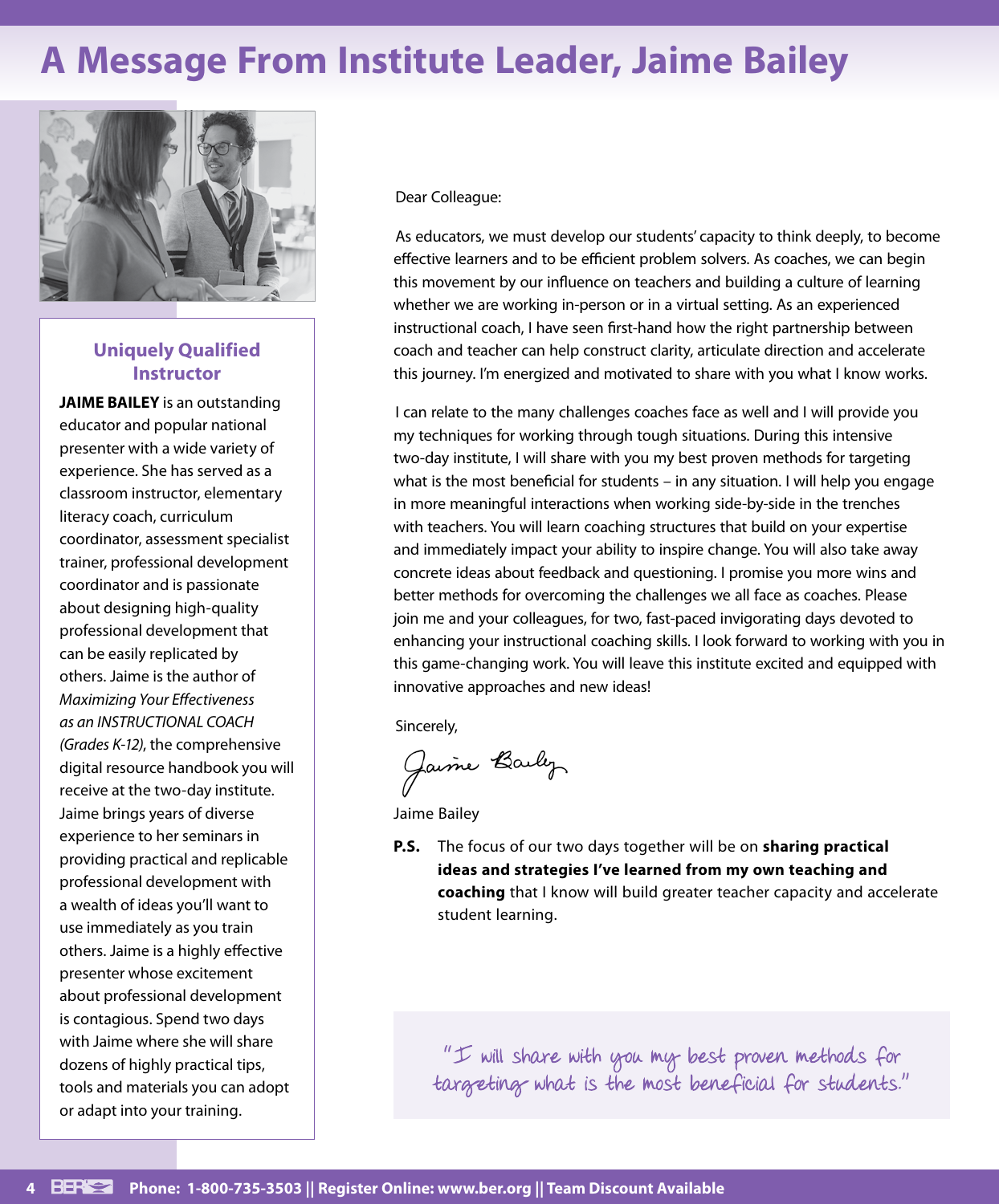# **What Your Colleagues Say About Jaime Bailey**

*"Thank you for providing templates to be able to use and for modeling protocols. It takes skills to manage all the tech for the whole day – kudos to Jaime, she made it look easy."*

**Noreen Jafri, MS Teacher**

*"I received an incredible amount of information that will be beneficial with the close of this year, as well as the upcoming school year."*

**Alyson James, Instructional Coach**

*"Jaime is so knowledgeable and shared amazing resources. She invited us to be active in this learning, just as we should with our teachers and they should be with their students."*

**Katie Prall, Reading Specialist**

*"Inspring! Jaime is fabulous! I learned so many innovative strategies to take back to my school. I'll be in the lookout for another Jaime Bailey institute!"*





# **About BER Institutes**

#### **Outstanding Instructors**

All programs are led by outstanding, top-rated BER national trainers.

#### **Extensive Digital Resource Handbook**

You'll receive an extensive digital Resource Handbook full of practical strategies and resources.

#### **Highly Interactive**

You'll be able to ask questions, consult with the instructor, and share ideas with other participants.

#### **Program Guarantee**

As we have for 44 years, we guarantee the high quality of our programs. If you are not satisfied, we'll give you a 100% refund.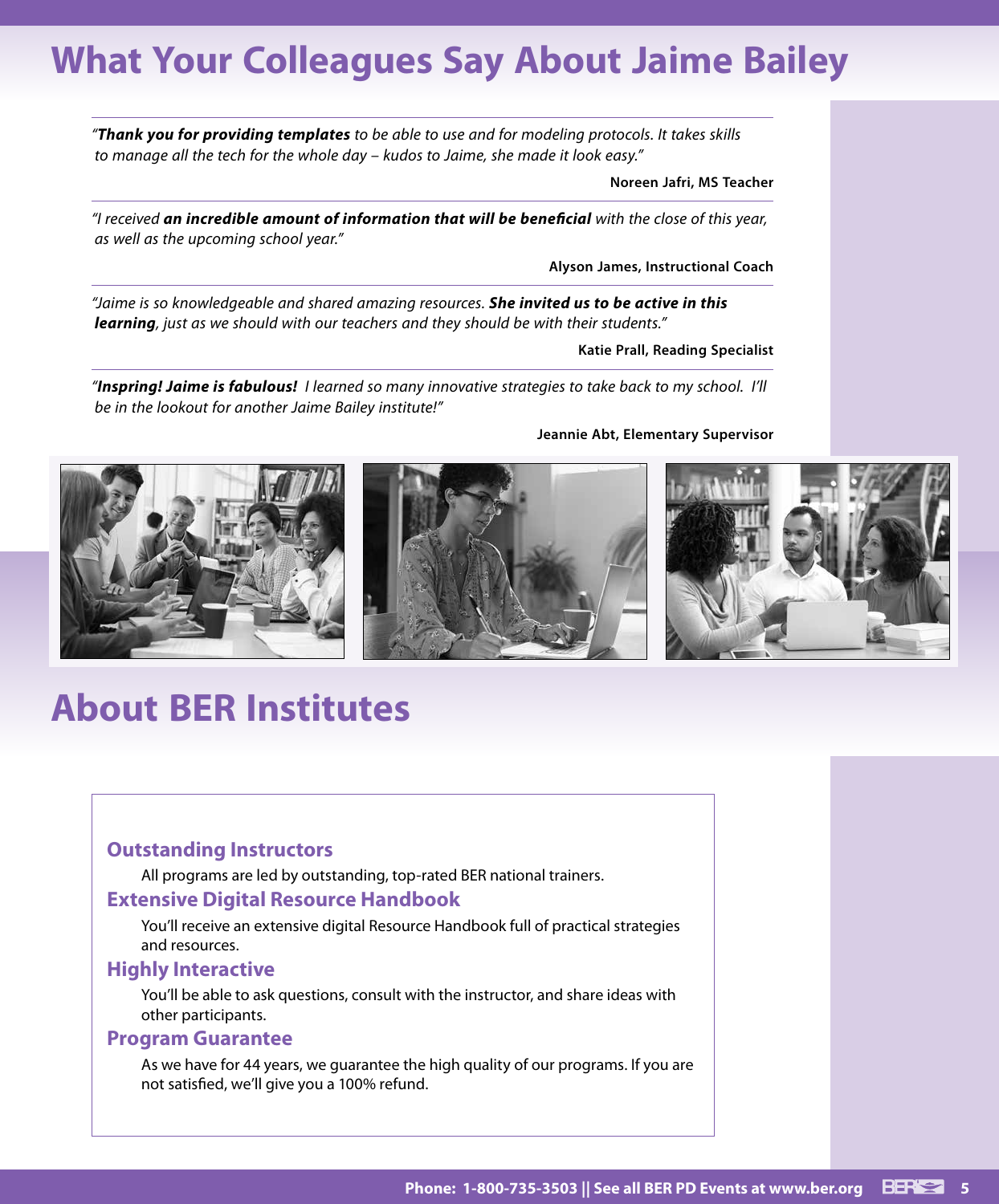# **Special Benefits of Attending**



"Jaime is a very energetic presenter. Her strategies are relevant and can be immediately implemented. Thank you!"

**KATHERYN WARD, READING SPECIALIST**

## **On-Site Training**

Most BER seminars can be brought to your school or district in-person or online. See the options at www.ber.org/onsite or call 877-857-8964 to speak to one of our On-Site Training Consultants.

#### **Extensive Instructional Coaching Digital Resource Handbook**

Each participant will receive an extensive digital resource handbook giving you access to countless strategies. The handbook includes:

- Practical habits and actions to accelerate collaborative coaching relationships
- Powerful sample questions and effective feedback examples for strengthening coaching conversations
- Proven coaching structures to increase teacher effectiveness, whether coaching in-person or online
- Formative assessment tools along with data and goal setting tools
- Resources for documentation of the coaching cycle, planning tools, notetaking, and more

#### **Share Ideas with Other Educators**

This institute provides a wonderful opportunity for participants to share ideas with other educators interested in increasing their effectiveness as an instructional coach.

#### **Consultation Available**

Jaime Bailey will be available to answer your specific questions and the unique needs of your own program.

#### **Meet Inservice Requirements / Earn State CEUs**

Participants of Live Online Institutes and those completing the Recorded Version online can receive a certificate of participation that may be used to verify ten continuing education hours. For details about state CEUs available, visit www.ber.org/ceus

#### **Earn One to Four Graduate Semester Credits**



Up to four graduate level professional development Massachusetts credits are available with an additional fee and completion of follow-up practicum activities. Details for direct

enrollment with University of Massachusetts Global will be available at this program.

## **Can't Attend?**

#### **Other Professional Development Options:**

#### **Recorded Version of the Institute**

A video recorded version of this institute will be available to take online at your convenience. You'll have access to the entire course and to the extensive digital resource handbook. Optional CEUs and graduate credit available. To enroll, see registration form on page 7.

#### **Related On-Demand Online Courses**

BER offers educators a wide range of online courses that are affordable, fun, fast, and convenient. BER is now offering On Demand Video-Based courses. You may earn optional graduate-level credits for most courses. See the catalog of available courses at www.ber.org/online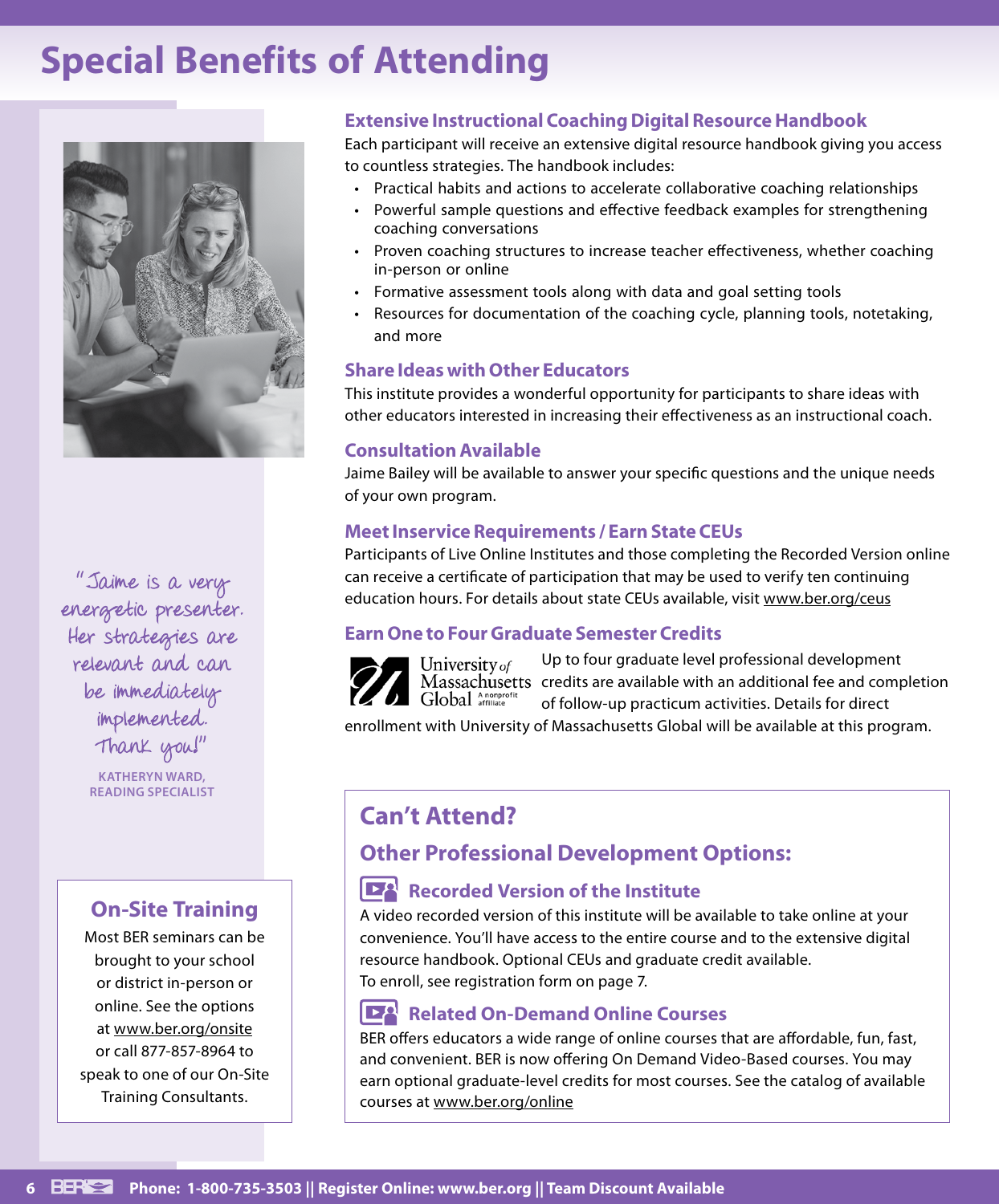## Maximizing Your Effectiveness as an INSTRUCTIONAL COACH **(Grades K-12)**

| <b>Registration (AIB2M1)</b>                                                                                                                                                                                                                                       | <b>FIVE EASY WAYS TO REGISTER:</b>                                                                                                                                                                                                                                                                                                                 |
|--------------------------------------------------------------------------------------------------------------------------------------------------------------------------------------------------------------------------------------------------------------------|----------------------------------------------------------------------------------------------------------------------------------------------------------------------------------------------------------------------------------------------------------------------------------------------------------------------------------------------------|
| 1. July 20-21, 2022 (Start time: 9 AM Central)<br>$-or -$                                                                                                                                                                                                          | $\bigoplus$<br><b>REGISTER ONLINE at: www.ber.org</b>                                                                                                                                                                                                                                                                                              |
| 2. I'd like to order the recorded version of this institute<br>□                                                                                                                                                                                                   | <b>EMAIL this form to: register@ber.org</b>                                                                                                                                                                                                                                                                                                        |
| <b>FIRST NAME</b><br>M.I.<br><b>LAST NAME</b>                                                                                                                                                                                                                      | PHONE toll-free: 1-800-735-3503<br>(Weekdays 5:30 am - 4:00 pm Pacific Time)                                                                                                                                                                                                                                                                       |
|                                                                                                                                                                                                                                                                    | FAX this form to: 1-425-453-1134<br>圖                                                                                                                                                                                                                                                                                                              |
| POSITION, SUBJECT TAUGHT<br><b>GRADE LEVEL</b>                                                                                                                                                                                                                     | MAIL this form to: Bureau of Education & Research<br>915 118th Avenue SE . PO Box 96068<br>Bellevue, WA 98009-9668                                                                                                                                                                                                                                 |
| SEMINAR LOCATION NUMBER: __<br>(Please see list above)                                                                                                                                                                                                             |                                                                                                                                                                                                                                                                                                                                                    |
| List additional registrants on a copy of this form<br><b>SCHOOL NAME</b><br><b>SCHOOL MAILING ADDRESS</b>                                                                                                                                                          | <b>Program Hours</b><br>• All Live Online Institutes start times are described on the cover.<br>• Check-in 15 minutes prior to the Institute.<br>• Live Online Institutes are five hours in length plus breaks.<br>Registrants will receive login information by email four days before their<br>Live Online Institute.                            |
|                                                                                                                                                                                                                                                                    |                                                                                                                                                                                                                                                                                                                                                    |
| <b>CITY &amp; STATE</b><br>ZIP CODE                                                                                                                                                                                                                                | Fee<br>The registration fee is \$595 per person, \$545 per person for groups of<br>three or more registering at the same time. Call us at 1-800-735-3503<br>for groups of ten or more. Payment is due prior to the program.                                                                                                                        |
| <b>SCHOOL PHONE NUMBER</b><br>HOME PHONE NUMBER<br>$\lambda$<br>$\lambda$                                                                                                                                                                                          | Fee includes institute registration, a certificate of participation and<br>an extensive digital resource handbook. The fee is the same for Live<br>Online Institutes or Recorded Institutes.                                                                                                                                                       |
| Registration confirmations and login details are sent via e-mail                                                                                                                                                                                                   | <b>Cancellation/Substitutions</b>                                                                                                                                                                                                                                                                                                                  |
| E-MAIL ADDRESS (REQUIRED FOR EACH REGISTRANT)                                                                                                                                                                                                                      | 100% of your paid registration fee will be refunded if you can't attend<br>and notify us at least 10 days before the institute. Late cancellations<br>made prior to the event date will be refunded less a \$15 service fee.                                                                                                                       |
| HOME MAILING ADDRESS                                                                                                                                                                                                                                               | Substitutions may be made at any time without charge.                                                                                                                                                                                                                                                                                              |
| <b>CITY &amp; STATE</b><br>ZIP CODE                                                                                                                                                                                                                                | <b>Further Questions</b><br>Call the Bureau of Education & Research (800) 735-3503 or visit<br>us online at www.ber.org. The Bureau is North America's leading<br>presenter of PD training for professional educators. Programs<br>are based on sound research, are highly practical in content and<br>consistently receive excellent evaluations. |
| IMPORTANT – PRIORITY ID CODE: EAIB2M1                                                                                                                                                                                                                              | <b>Program Guarantee</b>                                                                                                                                                                                                                                                                                                                           |
| <b>METHOD OF PAYMENT - Team Discount Available</b><br>The registration fee is \$595 per person,<br>for teams of three or more registering at the same time, the fee is \$545                                                                                       | We stand behind the high quality of our programs by providing the<br>following unconditional guarantee: If you are not satisfied with this<br>program, we'll give you a 100% refund of your registration fee.                                                                                                                                      |
| per person. Payment is due prior to the program. No cash, please.<br>$\Box$ A check (payable to <b>Bureau of Education &amp; Research</b> ) is attached<br>$\Box$ A purchase order is attached, P.O. # $\Box$<br>(Be sure to include priority ID code on the P.O.) |                                                                                                                                                                                                                                                                                                                                                    |
| □ MasterCard<br>$\Box$ VISA<br>$\Box$ Discover<br>$\Box$ Charge my:<br>. Exp. Date: _<br>Account # ______<br>MO/YR                                                                                                                                                 |                                                                                                                                                                                                                                                                                                                                                    |
| (Found on back of card)                                                                                                                                                                                                                                            |                                                                                                                                                                                                                                                                                                                                                    |
| Signature (required for credit card purchases)<br>Please print name as it appears on card                                                                                                                                                                          | AIB2M1<br>© 2022 Bureau of Education & Research. All rights reserved.                                                                                                                                                                                                                                                                              |